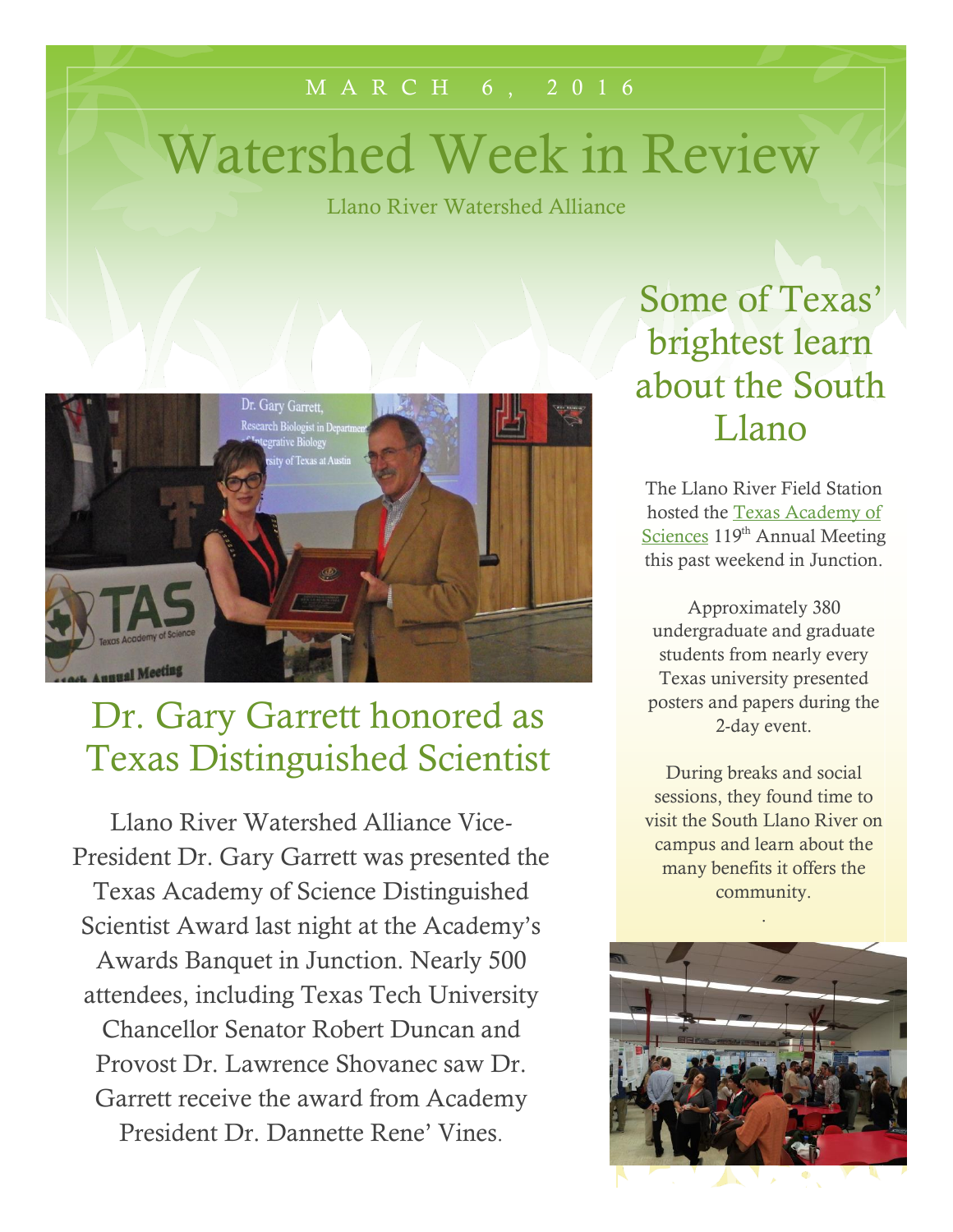### Date of annual 700 Springs Tour Announced

The Kimble County Historical Commission announced this week that Mr. Lee Pfluger has once again graciously invited the general public to his 700 Springs Ranch on Saturday, April 16<sup>th</sup>, 2016.

Seven Hundred Springs are one of the headwater springs of the South Llano River. A visit to these springs is an unforgettable experience for the entire family.



Additional details will follow in forthcoming newsletters.

## Water Right Amendment filed for Maynard Creek in the North Llano

Downstream water right holders and Junction residents were notified on February 10<sup>th</sup> that a Water [Rights Amendment](http://www14.tceq.texas.gov/epic/eNotice/index.cfm?fuseaction=main.PublicNoticeDescResults&requesttimeout=5000&CHK_ITEM_ID=175398192016032) for an existing reservoir on Maynard Creek has been filed with the Texas Commission on Environmental Quality (TCEQ). Maynard Creek is a tributary of the North Llano.

The Alliance has received several inquiries regarding this water right and has been trying for several weeks to get additional information from the agency. This past week, with the 30-day deadline for comment or hearing request quickly approaching (March  $11<sup>th</sup>$ ), we finally received a copy of the draft [permit.](http://southllano.org/blog/wp-content/files/DraftAmendment_RainsFamilyLimited_14-1492.pdf)

While we have been unable to discern the reason for this permit amendment, we do know that the amendment requests recreational use (no diversion) of water for an existing reservoir through the purchase of a portion of a 1913 irrigation right on the North Llano. This amendment is subject to the [State's environmental flow allocation process](http://texaslivingwaters.org/environmental-flows/sb3-environmental-flows-process/) and water behind the dam must be allowed to pass downstream (via siphon) during Severe Drought Conditions when the North Llano stream gage reaches certain flow levels, for example, 1 cfs during summer months.

The Alliance is still attempting to get additional information from TCEQ (without having to drive to Austin). We will pass along any additional information we obtain from TCEQ via our listserve. The **Alliance Board has taken no formal position on this matter.**